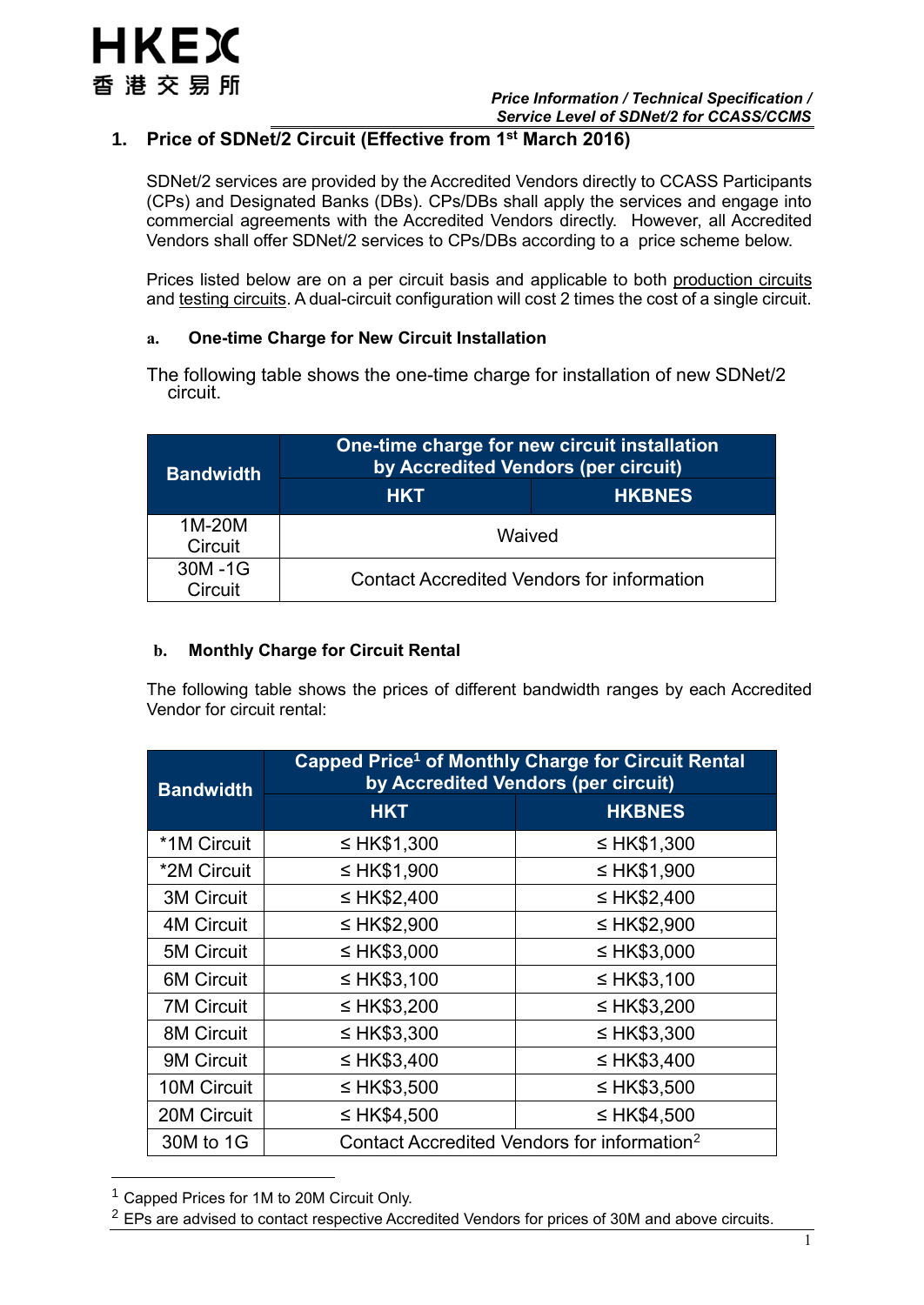

**Circuit** 

### **c. Monthly Charge for Network Switch Rental**

The following table shows the capped prices by each Accredited Vendor for network switch rental:

| <b>Service</b> | <b>Capped Price of Monthly Charge for Network Switch</b><br>by Accredited Vendors (per network switch) |                |
|----------------|--------------------------------------------------------------------------------------------------------|----------------|
|                | <b>HKT</b>                                                                                             | <b>HKBNES</b>  |
| Network Switch | $\leq$ HK\$200                                                                                         | $\leq$ HK\$200 |

### **d. One-time Charge for Circuit Bandwidth Upgrade/Downgrade/Reconfiguration /Relocation/Standby Service**

The following table shows the charges by each Accredited Vendor for circuit bandwidth upgrade / downgrade / reconfiguration / internal relocation / external relocation / standby service:

| <b>Service</b>                                                                                                                                                                                     | Capped Price <sup>3</sup> of One-time Charge (1-20M Circuit) <sup>4</sup><br>by Accredited Vendors (per circuit)          |                                                                                                                                                                                |  |
|----------------------------------------------------------------------------------------------------------------------------------------------------------------------------------------------------|---------------------------------------------------------------------------------------------------------------------------|--------------------------------------------------------------------------------------------------------------------------------------------------------------------------------|--|
|                                                                                                                                                                                                    | <b>HKT</b>                                                                                                                | <b>HKBNES</b>                                                                                                                                                                  |  |
| Circuit Bandwidth<br>Upgrade /Downgrade<br>Charge                                                                                                                                                  | HK\$1,500                                                                                                                 | HK\$1,500                                                                                                                                                                      |  |
| Reconfiguration                                                                                                                                                                                    | HK\$1,500                                                                                                                 | HK\$1,500                                                                                                                                                                      |  |
| Internal Relocation <sup>5</sup>                                                                                                                                                                   | HK\$1,500                                                                                                                 | HK\$1,500                                                                                                                                                                      |  |
| <b>External Relocation</b><br>(different building)                                                                                                                                                 | HK\$5,000                                                                                                                 | HK\$5,000                                                                                                                                                                      |  |
| Standby-service<br>Charge (minimum two<br>hours)<br>Office hours<br>İ.<br>Monday - Friday<br>09:00am - 09:00pm<br>Saturday 09:00am<br>to 01:00pm<br>Non office hours<br>ii.<br>and Public Holidays | HK\$2,000 per hour<br>$\overline{\phantom{a}}$<br>(minimum 2 hours)<br>HK\$2,000 for subsequent<br>$\blacksquare$<br>hour | Office hours: HK\$1,800 per<br>$\overline{\phantom{a}}$<br>hour (minimum 2 hours)<br>Non office hours and Public<br>$\sim$<br>Holiday: HK\$3,000 per hour<br>(minimum 2 hours) |  |

1

<sup>5</sup> Relocation of circuit within the same building

<sup>3</sup> Capped Prices for 1M to 20M Circuit Only.

<sup>4</sup> EPs are advised to contact respective Accredited Vendors for prices of 30M and above circuits.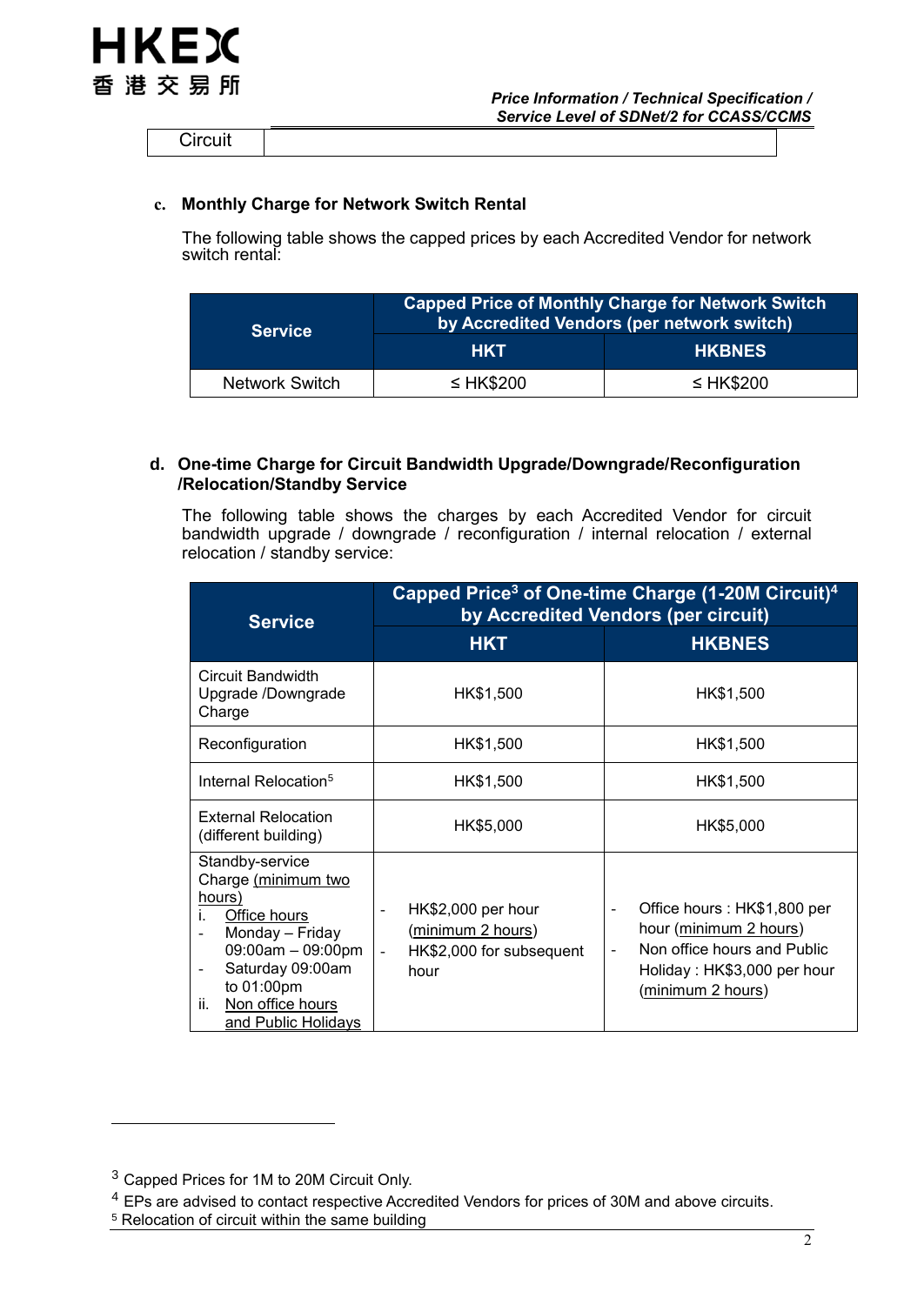

### **e. Minimum Subscription Period and Termination Notice**

For all SDNet/2 circuits, a minimum subscription period and advance termination notice are applicable.

| Minimum Subscription Period | 3 months |
|-----------------------------|----------|
| Advance Termination Notice  | 1 month  |

CPs/DBs should aware the terms and conditions for circuit subscription may vary among Accredited Vendors. For details, please contact the Accredited Vendors.

*Note: All prices provided in this information package are capped prices for reference only. CPs/DBs are advised to contact the respective Accredited Vendors for more information on actual prices, subscription terms and conditions.*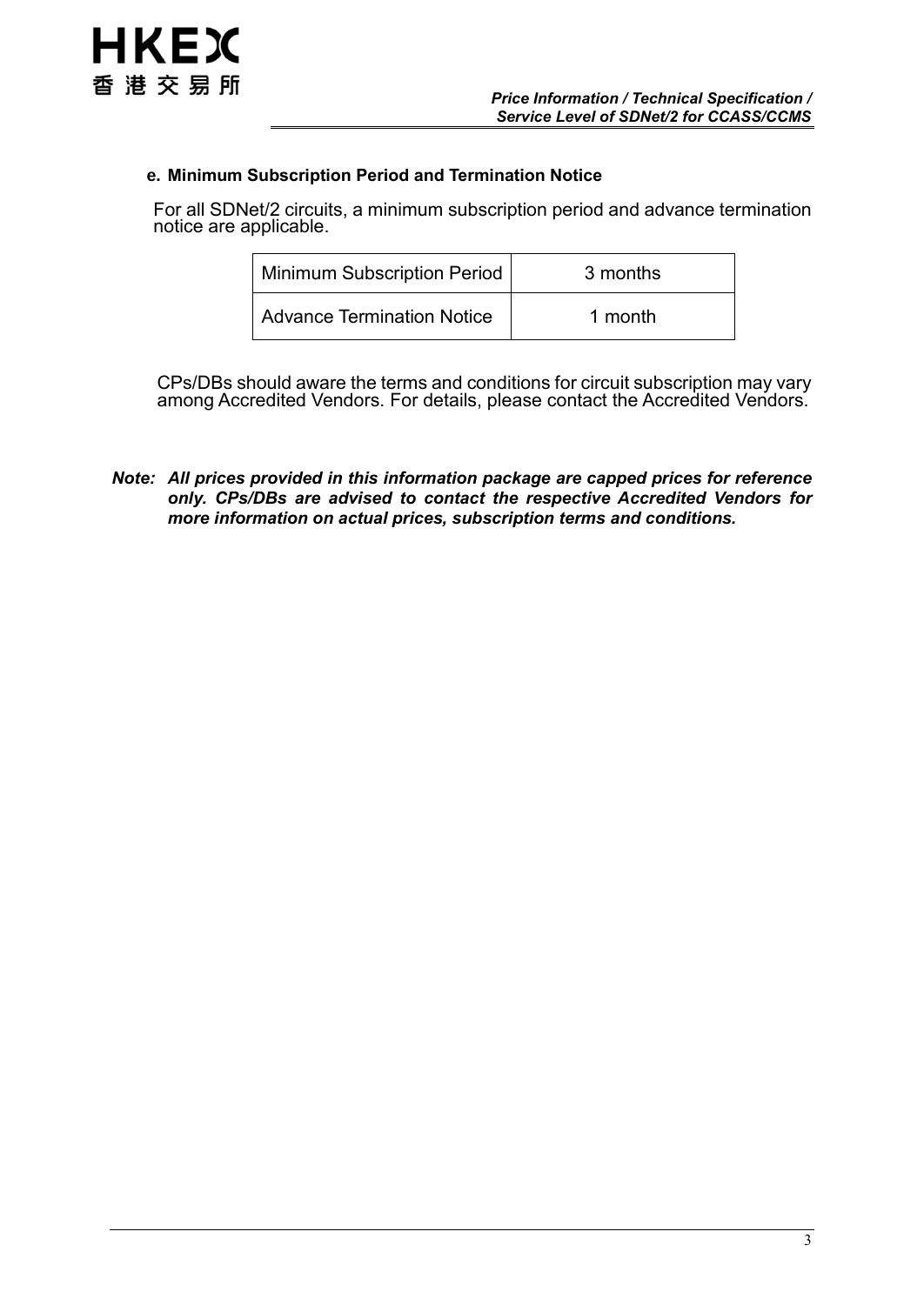

1

# **2. Technical Specifications of SDNet/2**

SDNet/2 services provided by all Accredited Vendors will meet the technical specifications set out by HKEX. The following paragraphs highlight the key technical specifications of SDNet/2.

### **a. Round-trip End-to-End Network Latency**

The average end-to-end round trip latency of the circuits provided by the Accredited Vendors will be less than or equal to 1.5 milliseconds<sup>9</sup> from the following districts in Hong Kong SAR to HKEX's Data Centres.

| <b>Region</b>           | <b>District</b>            |
|-------------------------|----------------------------|
|                         | <b>Central and Western</b> |
| <b>Hong Kong Island</b> | Wan Chai                   |
|                         | Eastern                    |
|                         | Southern                   |
|                         | Yau Tsim Mong              |
|                         | Sham Shui Po               |
| Kowloon                 | <b>Kowloon City</b>        |
|                         | Wong Tai Sin               |
|                         | Kwun Tong                  |
|                         | Kwai Tsing                 |
|                         | <b>Tsuen Wan</b>           |
| <b>New Territories</b>  | Tai Po                     |
|                         | Sha Tin                    |
|                         | Sai Kung                   |

### **b. Network Availability and Resiliency**

All Accredited Vendors will provide a highly available and resilient network infrastructure under SDNet/2 services and conform to the following availability and resiliency specifications.

| <b>Resiliency Design</b>                                    | <b>Specification</b>                                                                                                                |  |
|-------------------------------------------------------------|-------------------------------------------------------------------------------------------------------------------------------------|--|
| <b>Overall Network Availability</b>                         | Not less than 99.999%                                                                                                               |  |
| <b>Core Network Equipment</b><br><b>Diversity</b>           | Multiple sets of core equipment such that a<br>major network incident will minimize the impact<br>to CP/DB Circuits.                |  |
| <b>Core Network Centre</b><br><b>Geographical Diversity</b> | Hong Kong Island: 2 Network Centres<br>Kowloon: 2 Network Centres                                                                   |  |
| <b>Circuit Diversity</b>                                    | Dual Circuits of CP/DB will go through different<br>network centres and access exchanges of the<br>Vendor via separate fibre paths. |  |
| <b>Network Resiliency</b>                                   | There is no single point of failure inside the<br>Accredited Vendor's network centres and<br>access exchanges.                      |  |
| <b>Circuit Failover Time</b>                                | $\leq$ 2 seconds                                                                                                                    |  |

<sup>9</sup> The end-to-end latency is measured from the Accredited Vendor's access point in HKEX data centre to the CP/DB office.